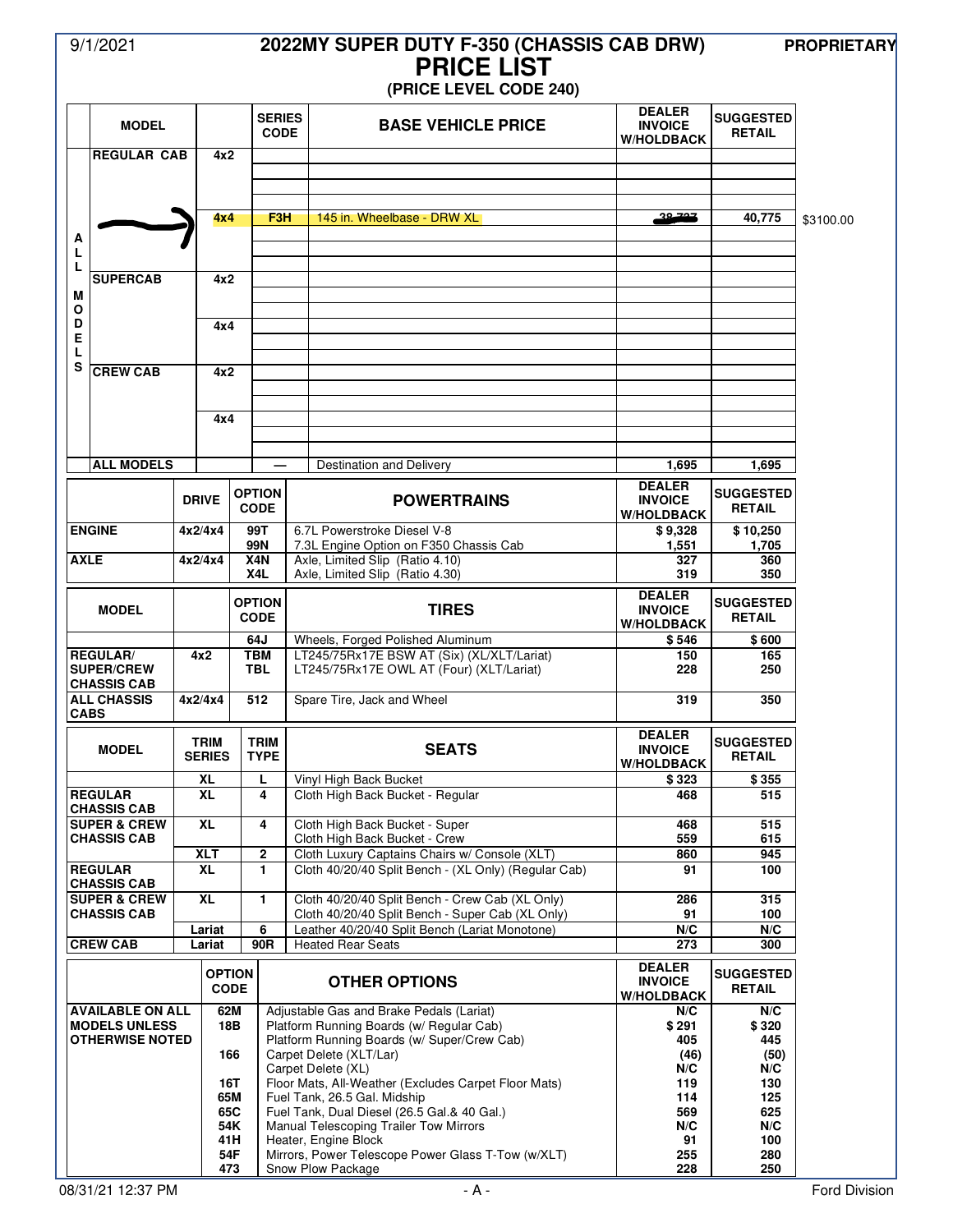### 9/1/2021 **2022MY SUPER DUTY F-350 (CHASSIS CAB DRW) PROPRIETARY PRICE LIST (PRICE LEVEL CODE 240)**

|                         | <b>OPTION</b><br><b>CODE</b> | <b>OTHER OPTIONS (continued)</b>                                                                                    | <b>DEALER</b><br><b>INVOICE</b><br><b>W/HOLDBACK</b> | <b>SUGGESTED</b><br><b>RETAIL</b> |
|-------------------------|------------------------------|---------------------------------------------------------------------------------------------------------------------|------------------------------------------------------|-----------------------------------|
| <b>AVAILABLE ON ALL</b> | 52B                          | TowCommand Integrated Trailer Brake Controller                                                                      | \$245                                                | \$270                             |
| <b>MODELS UNLESS</b>    | 61S                          | Splash Guards/Mud Flaps (Front only)                                                                                | 69                                                   | 75                                |
| <b>OTHERWISE NOTED</b>  | 41 P<br>67X                  | Skid Plate Package<br>Suspension Package, Extra Heavy Service                                                       | 91<br>114                                            | 100<br>125                        |
|                         | 67H                          | Suspension Package, Heavy Service                                                                                   | 114                                                  | 125                               |
|                         | 61J                          | Tire Jack                                                                                                           | 50                                                   | 55                                |
|                         |                              | Tire Jack (with spare tire)                                                                                         | N/C                                                  | N/C                               |
|                         | 531                          | Trailer Towing Package (XL)                                                                                         | 41                                                   | 45                                |
|                         | 62R                          | <b>Transmission Power Take-Off Provision</b>                                                                        | 255                                                  | 280                               |
|                         | 41 A                         | Transmission Power Take-Off Provision with 99T<br>Rapid-Heat Supplemental Cab Heater                                | Std<br>228                                           | Std<br>250                        |
|                         | 86A                          | Engine Idle Shutdown - 5 Minutes                                                                                    | 228                                                  | 250                               |
|                         | 86B                          | Engine Idle Shutdown - 10 Minutes                                                                                   | 228                                                  | 250                               |
|                         | 86C                          | Engine Idle Shutdown - 15 Minutes                                                                                   | 228                                                  | 250                               |
|                         | 86D                          | Engine Idle Shutdown - 20 Minutes                                                                                   | 228                                                  | 250                               |
|                         | 61L<br>96L                   | Front Wheel Well Liners                                                                                             | 164                                                  | 180<br>710                        |
|                         | 60C                          | Lariat Value Package<br>Audible Lane Departure Warning -- Chassis Cab                                               | 646<br>104                                           | 115                               |
|                         | 94P                          | Pre-Collision Assist (AEB)                                                                                          | 104                                                  | 115                               |
|                         | 595                          | Halogen Fog Lamps                                                                                                   | 119                                                  | 130                               |
|                         | 60W                          | Rain-Sensing Windshield Wipers and Heated Steering Wheel -<br>- Chassis                                             | 23                                                   | 25                                |
|                         | 59H<br>872                   | Center High Mount Stop Lamp (CHMSL)<br>Rear View Camera & Prep Kit                                                  | N/C<br>377                                           | N/C<br>415                        |
|                         | 76S                          | Remote Start System                                                                                                 | 228                                                  | 250                               |
|                         |                              | Remote Start System (w/ 96L)                                                                                        | N/C                                                  | N/C                               |
|                         | 435                          | Window, Power Sliding Rear                                                                                          | 368                                                  | 405                               |
|                         | 76C                          | Exterior Back-up Chime                                                                                              | 128                                                  | 140                               |
|                         | 98R                          | Operator Commanded Regeneration (OCR)                                                                               | 228                                                  | 250                               |
|                         | 945                          | <b>Stainless Steel Wheel Cover</b>                                                                                  | 346                                                  | 380                               |
|                         | 98F<br>96V                   | CNG/Propane Gaseous Engine Prep Package (w/6.2L only)<br>XL Value Package                                           | 286<br>360                                           | 315<br>395                        |
|                         | 87H                          | Hood Deflector -- Black Molded                                                                                      | 119                                                  | 130                               |
|                         | 90L                          | Power Equip Group on XL Only (Reg & Super Cabs)                                                                     | 832                                                  | 915                               |
|                         |                              | Power Equip Group on XL Only (Crew Cabs)<br>Power Equip Group (XLT/Lar)                                             | 1,024<br>N/C                                         | 1,125<br>N/C                      |
|                         | <b>17V</b>                   | XLT Value Package (Super & Crew Cabs)                                                                               | 1,347                                                | 1,480                             |
|                         | 43C                          | XLT Value Package (Regular Cab)<br>110V/400W Outlet                                                                 | 1,220<br>160                                         | 1,340<br>175                      |
|                         | 18A                          | Upfitter Interface Module                                                                                           | 269                                                  | 295                               |
|                         | 63A                          | Utility Lighting System                                                                                             | 145                                                  | 160                               |
|                         |                              | Utility Lighting System w/ 54F                                                                                      | N/C                                                  | N/C                               |
|                         |                              | Utility Lighting System w/ 54L                                                                                      | N/C                                                  | N/C                               |
|                         | 43B                          | Defrost w/ Fixed & Privacy Glass                                                                                    | 54                                                   | 60                                |
|                         | 67E                          | Defrost w/ Fixed & Privacy Glass (w/ 435)<br>Extra-Extra Heavy Duty Alternator                                      | N/C<br>78                                            | N/C<br>85                         |
|                         |                              | Extra-Extra Heavy Duty Alternator w/ 43C & 473 (XL & XLT)                                                           | 78                                                   | 85                                |
|                         |                              | Extra-Extra Heavy Duty Alternator - Lariat                                                                          | Std                                                  | Std                               |
|                         | 924                          | Privacy Glass (Regular Cab w/ 43B)                                                                                  | N/C                                                  | N/C                               |
|                         | 86M                          | Dual Batteries (78 Amp.) req. 6.2L or 7.3L Gas                                                                      | 191                                                  | 210                               |
|                         |                              | Dual Batteries (78 Amp.) CC w/ 99N & 473<br>Dual Batteries (78 Amp.) 43C W/ 7.3L on XL or XLT and Lariat<br>W/ 7.3L | 191<br>Std                                           | 210<br>Std                        |
|                         | 913                          | SYNC® 3 (XLT/Lariat)                                                                                                | Std                                                  | Std                               |
|                         | 67B                          | Dual Extra Heavy-Duty Alternator                                                                                    | 104                                                  | 115                               |
|                         |                              | Dual Extra Heavy-Duty Alternator w/ 43C & 473 (XL)                                                                  | 104                                                  | 115                               |
|                         |                              | Dual Extra Heavy-Duty Alternator w/ 43C (XLT and Lariat)                                                            | N/C                                                  | N/C                               |
|                         |                              | Dual Extra Heavy-Duty Alternator w/ 47A, 47L, 47J or 41A                                                            | N/C                                                  | N/C<br>N/C                        |
|                         | 39S                          | Dual Extra Heavy-Duty Alternator (Lariat)<br>Sirius XM® Satellite Radio                                             | N/C<br>169                                           | 185                               |
|                         | 924                          | <b>Privacy Glass</b>                                                                                                | 28                                                   | 30                                |
|                         | PD <sub>4</sub>              | Paint, Rapid Red Metallic Tinted Clearcoat (Chassis Cabs)                                                           | 182                                                  | 200                               |
|                         | 21X                          | Vehicle Safe by Console Vault                                                                                       | 301                                                  | 330                               |
|                         | 90A                          | <b>Driver Heated Seat</b>                                                                                           | 104                                                  | 115                               |
|                         | 54L<br><b>PAZ</b>            | Manual Telescoping Mirror w/ 102 Inch Width<br>Paint, Star White Metallic Tri-Coat (Chassis Cabs)                   | 587<br>273                                           | 645<br>300                        |
|                         |                              | <b>AUDIO</b>                                                                                                        |                                                      |                                   |
|                         | 21N                          | <b>Navigation System</b>                                                                                            | 518                                                  | 570                               |